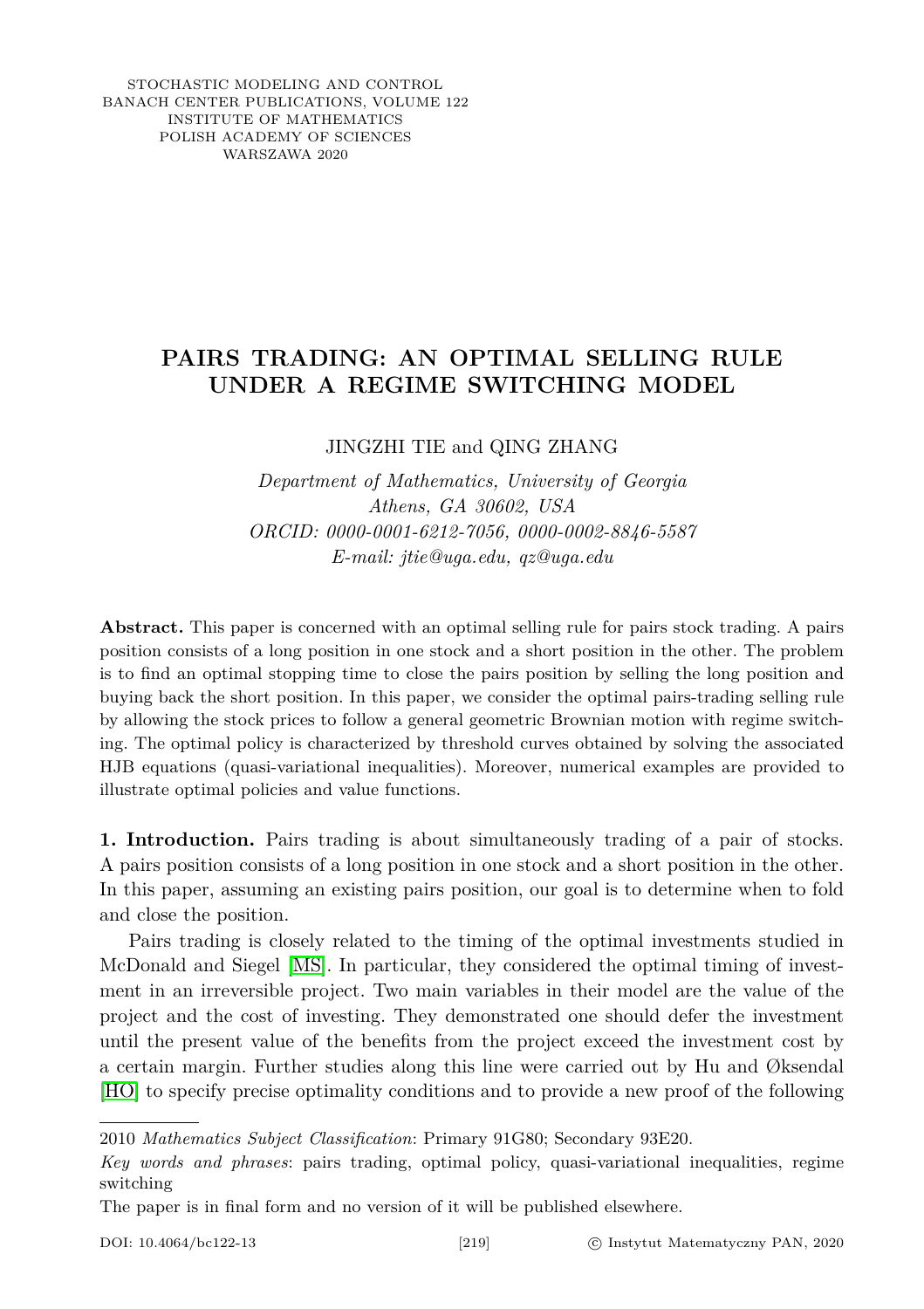variational inequalities among others. Their results can be easily interpreted in terms of pairs-trade selling rule when treating the project value as the long position and investment cost the short position.

In this paper, we extend these results to incorporate markets with regime switching. We focus on a simple and easily implementable strategy, and its optimality and sufficient conditions for a closed-form solution.

Mathematical trading rules have been studied for many years. For example, Zhang [\[Z\]](#page-13-2) considered a selling rule determined by two threshold levels, a target price, and a stoploss limit. In [\[Z\]](#page-13-2), such optimal threshold levels are obtained by solving a set of two-point boundary value problems. Guo and Zhang [\[GZ\]](#page-13-3) studied the optimal selling rule under a model with switching Geometric Brownian motion. Using a smooth-fit technique, they obtained the optimal threshold levels by solving a set of algebraic equations. These papers are concerned with the selling side of trading in which the underlying price models are of GBM type. Recently, Dai et al. [\[DZZ\]](#page-13-4) developed a trend-following rule based on a conditional probability indicator. They showed that the optimal trading rule can be determined by two threshold curves which can be obtained by solving the associated Hamilton–Jacobi–Bellman (HJB) equations. A similar idea was developed following a confidence interval approach by Iwarere and Barmish [\[IB\]](#page-13-5). Besides, Merhi and Zervos [\[MZ\]](#page-13-6) studied an investment capacity expansion/reduction problem following a dynamic programming approach under a geometric Brownian motion market model. In connection with mean reversion trading, Zhang and Zhang [\[ZZ\]](#page-13-7) obtained a buy-low and sell-high policy by characterizing the 'low' and 'high' levels in terms of the mean reversion parameters. Song and Zhang [\[SZ\]](#page-13-8) studied pairs trading under a mean reversion model. It is shown that the optimal trading rule can be determined by threshold levels that can be obtained by solving a set of algebraic equations. A set of sufficient conditions are also provided to establish the desired optimality. Deshpande and Barmish [\[DB\]](#page-13-9) introduced a controltheoretic approach. In particular, they were able to relax the requirement for spread functions and showed that their trading algorithm produces positive expected returns. Other related pairs technologies can be found in Elliott et al. [\[EHM\]](#page-13-10) and Whistler [\[W\]](#page-13-11). Recently, we [\[TZZ\]](#page-13-12) studied an optimal pairs trading rule. The objective is to initiate and close the positions of the pair sequentially to maximize a discounted payoff function. Using a dynamic programming approach, we study the problem under a geometric Brownian motion model and proved that the buying and selling can be determined by two threshold curves in closed form. They also demonstrate the optimality of their trading strategy.

Market models with regime switching are important in market analysis. In this paper, we consider a geometric Brownian motion with regime switching. The market mode is represented by a two-state Markov chain. We focus on the selling part of pairs trading and generalize the results of Hu and Øksendal [\[HO\]](#page-13-1) by incorporating models with regime switching. We show that the optimal selling rule can be determined by two threshold curves and establish a set of sufficient conditions that guarantee the optimality of the policy. We also include several numerical examples under a different set of parameter values.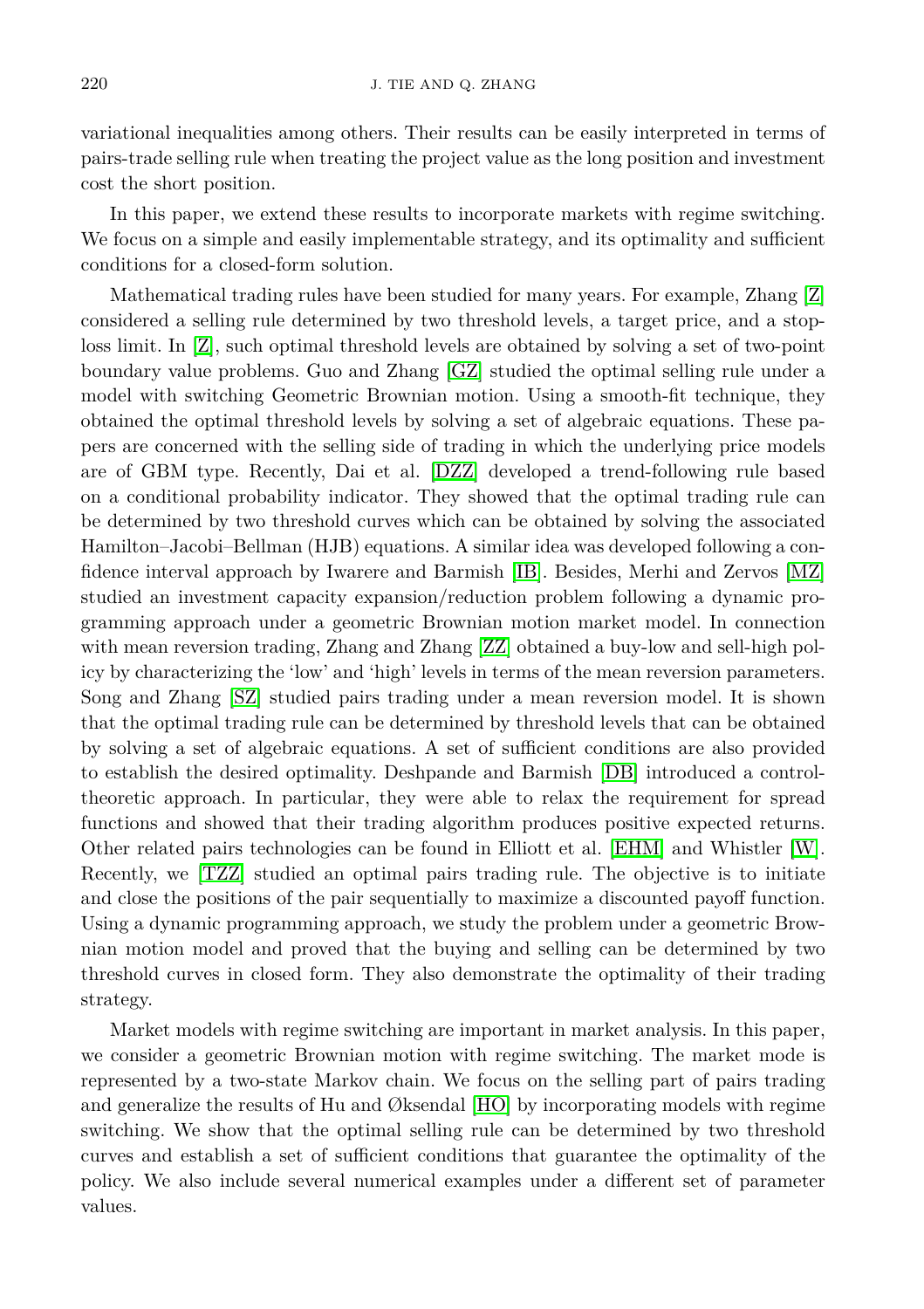This paper is organized as follows. In §2, we formulate the pairs trading problem under consideration. In §3, we study the associated HJB equations and their solutions. We provide a set of sufficient conditions that guarantee the optimality of our selling rule. Numerical examples are given in §4. Some concluding remarks are given in §5.

**2. Problem formulation.** We consider two stocks  $S^1$  and  $S^2$ . Let  $\{X_t^1, t \geq 0\}$  denote the prices of stock  $S^1$  and  $\{X_t^2, t \geq 0\}$  that of stock  $S^2$ . They satisfy the following stochastic differential equation:

<span id="page-2-0"></span>
$$
d\begin{pmatrix} X_t^1 \\ X_t^2 \end{pmatrix} = \begin{pmatrix} X_t^1 \\ X_t^2 \end{pmatrix} \left[ \begin{pmatrix} \mu_1(\alpha_t) \\ \mu_2(\alpha_t) \end{pmatrix} dt + \begin{pmatrix} \sigma_{11}(\alpha_t) & \sigma_{12}(\alpha_t) \\ \sigma_{21}(\alpha_t) & \sigma_{22}(\alpha_t) \end{pmatrix} d \begin{pmatrix} W_t^1 \\ W_t^2 \end{pmatrix} \right], \quad (1)
$$

where  $\mu_i$ ,  $i = 1, 2$ , are the return rates,  $\sigma_{ij}$ ,  $i, j = 1, 2$ , the volatility constants,  $\alpha_t$  a two-state Markov chain, and  $(W_t^1, W_t^2)$  a two-dimensional standard Brownian motion.

Let  $\mathcal{M} = \{1, 2\}$  denote the state space for the Markov chain  $\alpha_t$  and let  $Q =$  $\begin{pmatrix} -\lambda_1 & \lambda_1 \end{pmatrix}$  $\lambda_2$  − $\lambda_2$ , with  $\lambda_1 > 0$  and  $\lambda_2 > 0$ , be its generator. We assume  $\alpha_t$  and  $(W_t^1, W_t^2)$ are independent.

In this paper, we consider a pair selling rule. For simplicity, we assume the corresponding pair's position consists of a one-share long position in stock **S** <sup>1</sup> and a one-share short position in stock  $S^2$ . The problem is to determine an optimal stopping time  $\tau$  to close the pair's position by selling  $S^1$  and buying back  $S^2$ .

Let  $K$  denote the transaction cost percentage (e.g., slippage and/or commission) associated with stock transactions. For example, the proceeds to close the pairs position at *t* is  $(1 - K)X_t^1 - (1 + K)X_t^2$ . For ease of notation, let  $\beta_b = 1 + K$  and  $\beta_s = 1 - K$ .

Given the initial state  $(x_1, x_2)$ ,  $\alpha = 1, 2$ , and the selling time  $\tau$ , the corresponding reward function

<span id="page-2-1"></span>
$$
J(x_1, x_2, \alpha, \tau) = E\left[e^{-\rho \tau} (\beta_s X_\tau^1 - \beta_b X_\tau^2)\right],\tag{2}
$$

where  $\rho > 0$  is a given discount factor.

Let  $\mathcal{F}_t = \sigma\{(X_r^1, X_r^2, \alpha_r) : r \leq t\}$ . The problem is to find an  $\{\mathcal{F}_t\}$  stopping time  $\tau$  to maximize *J*. Let  $V(x_1, x_2, \alpha)$  denote the corresponding value functions:

$$
V(x_1, x_2, \alpha) = \sup_{\tau} J(x_1, x_2, \alpha, \tau).
$$
 (3)

Remark 2.1. The 'one-share' pair position is not as restrictive as it appears. For example, one can consider any pairs with  $n_1$  shares of long position in  $S^1$  and  $n_2$  shares of short position in **S** 2 . To treat this case, one only has to make change of the state variables  $(X_t^1, X_t^2) \to (n_1 X_t^1, n_2 X_t^2)$ . Due to the nature of GBMs, the corresponding system equation in [\(1\)](#page-2-0) will remain the same. The modification only affects the reward function in [\(2\)](#page-2-1) implicitly.

Throughout this paper, we impose the following conditions:

(A1) For  $\alpha = 1, 2, \rho > \mu_1(\alpha)$  and  $\rho > \mu_2(\alpha)$ .

Under these conditions, we have the lower and upper bounds for *V* :

<span id="page-2-2"></span>
$$
\beta_{s}x_{1} - \beta_{b}x_{2} \le V(x_{1}, x_{2}, \alpha) \le \beta_{s}x_{1}.
$$
\n
$$
(4)
$$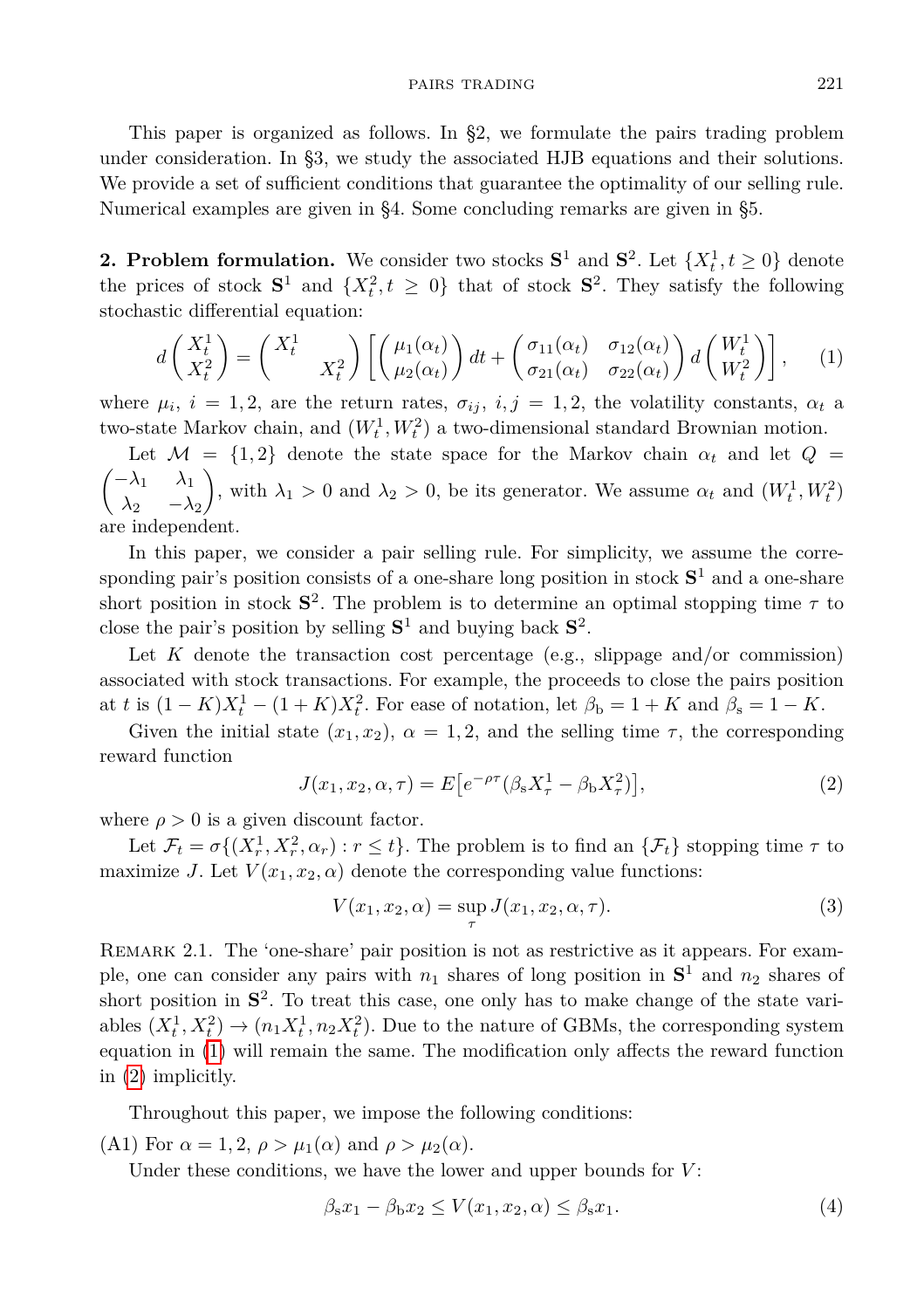Actually, the lower bound follows from the value function definition

$$
V(x_1, x_2, \alpha) \ge J(x_1, x_2, \alpha, 0) = \beta_{s} x_1 - \beta_{b} x_2.
$$

The upper bound can be obtained from Dynkin's formula

$$
J(x_1, x_2, \alpha, \tau) \le E[e^{-\rho \tau} \beta_s X_\tau^1] = \beta_s \Big( x_1 + E \int_0^\tau e^{-\rho t} X_t^1(-\rho + \mu_1(\alpha_t)) dt \Big) \le \beta_s x_1.
$$

**3. HJB equations.** In this paper, we follow the dynamic programming approach and focus on HJB equations. First, for  $i = 1, 2$ , let

$$
\mathcal{A}_{i} = \frac{1}{2} \left[ a_{11}(i)x_{1}^{2} \frac{\partial^{2}}{\partial x_{1}^{2}} + 2a_{12}(i)x_{1}x_{2} \frac{\partial^{2}}{\partial x_{1} \partial x_{2}} + a_{22}(i)x_{2}^{2} \frac{\partial^{2}}{\partial x_{2}^{2}} \right] + \mu_{1}(i)x_{1} \frac{\partial}{\partial x_{1}} + \mu_{2}(i)x_{2} \frac{\partial}{\partial x_{2}} \quad (5)
$$

where

$$
a_{11}(i) = \sigma_{11}^2(i) + \sigma_{12}^2(i)
$$
,  $a_{12}(i) = \sigma_{11}(i)\sigma_{21}(i) + \sigma_{12}(i)\sigma_{22}(i)$ , and  $a_{22}(i) = \sigma_{21}^2(i) + \sigma_{22}^2(i)$ .  
Formally the associated HIR equations have the form:

Formally, the associated HJB equations have the form:

$$
\begin{cases}\n\min\{(\rho - A_1)v(x_1, x_2, 1) - \lambda_1(v(x_1, x_2, 2) - v(x_1, x_2, 1)), \\
v(x_1, x_2, 1) - \beta_s x_1 + \beta_b x_2\} = 0, \\
\min\{(\rho - A_2)v(x_1, x_2, 2) - \lambda_2(v(x_1, x_2, 1) - v(x_1, x_2, 2)), \\
v(x_1, x_2, 2) - \beta_s x_1 + \beta_b x_2\} = 0.\n\end{cases}
$$
\n(6)

To solve the HJB equations, we first convert them into equations with a single independent variable by introducing  $y = x_2/x_1$  and  $v(x_1, x_2, i) = x_1w_i(x_2/x_1)$ , for some function  $w_i(y)$  and  $i = 1, 2$ . Then direct calculation yields

$$
\frac{\partial v(x_1, x_2, i)}{\partial x_1} = w_i(y) - yw'_i(y), \quad \frac{\partial v(x_1, x_2, i)}{\partial x_2} = w'_i(y), \n\frac{\partial^2 v(x_1, x_2, i)}{\partial x_1^2} = \frac{y^2 w''_i(y)}{x_1}, \quad \frac{\partial^2 v(x_1, x_2, i)}{\partial x_2^2} = \frac{w''_i(y)}{x_1}, \quad \frac{\partial^2 v(x_1, x_2, i)}{\partial x_1 \partial x_2} = -\frac{y w''_i(y)}{x_1}.
$$

We rewrite  $\mathcal{A}_i v(x_1, x_2, i)$  in terms of  $w_i$  to obtain

$$
\mathcal{A}_i v(x_1, x_2, i) = x_1 \{ \sigma_i y^2 w''_i(y) + [\mu_2(i) - \mu_1(i)] y w'_i(y) + \mu_1(i) w_i(y) \}.
$$

where  $\sigma_i = [a_{11}(i) - 2a_{12}(i) + a_{22}(i)]/2$ . Let

$$
\mathcal{L}_i[w_i(y)] = \sigma_i y^2 w_i''(y) + [\mu_2(i) - \mu_1(i)] y w_i'(y) + \mu_1(i) w_i(y), \quad i = 1, 2.
$$

Then, the HJB equations can be given in terms of *y* and *w<sup>i</sup>* as follows:

$$
\begin{cases}\n\min\{(\rho + \lambda_1 - \mathcal{L}_1)w_1(y) - \lambda_1 w_2(y), w_1(y) + \beta_b y - \beta_s\} = 0, \\
\min\{(\rho + \lambda_2 - \mathcal{L}_2)w_2(y) - \lambda_2 w_1(y), w_2(y) + \beta_b y - \beta_s\} = 0.\n\end{cases}
$$
\n(7)

In this paper, we only consider the case when  $\sigma_i \neq 0$ ,  $i = 1, 2$ . If either  $\sigma_1 = 0$  and/or  $\sigma_2 = 0$ , the problem reduces to a (partial) first order case and can be treated in a similar and much simpler way.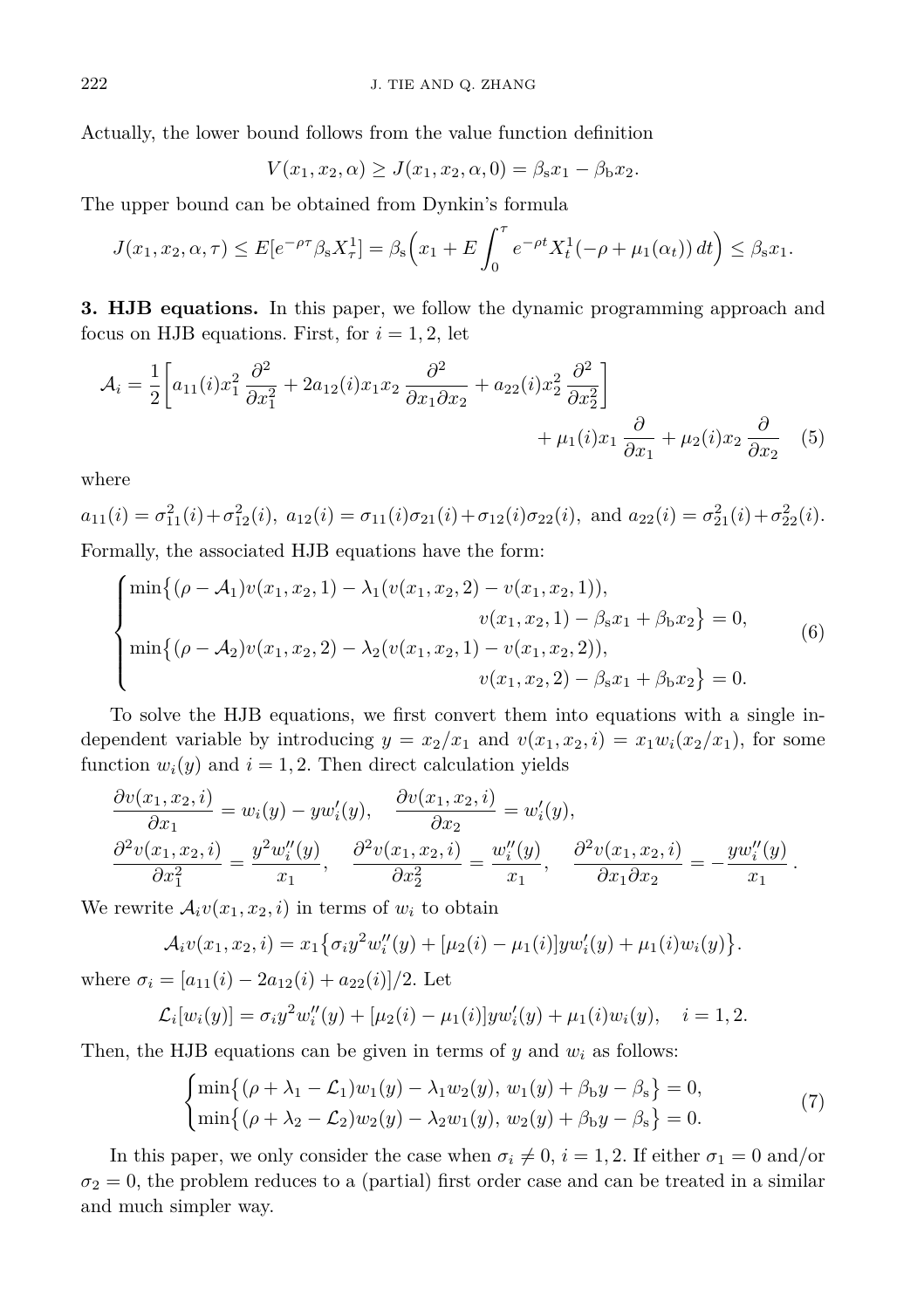First we consider the equations:

$$
(\rho + \lambda_1 - \mathcal{L}_1)w_1 = \lambda_1 w_2 \quad \text{and} \quad (\rho + \lambda_2 - \mathcal{L}_2)w_2 = \lambda_2 w_1. \tag{8}
$$

Then both  $w_1$  and  $w_2$  satisfy the equation

<span id="page-4-1"></span>
$$
[(\rho + \lambda_1 - \mathcal{L}_1)(\rho + \lambda_2 - \mathcal{L}_2) - \lambda_1 \lambda_2]w = 0.
$$

Note that both  $\mathcal{L}_1$  and  $\mathcal{L}_2$  are the classical Euler type operators and therefore the solutions to the above equation is of the form  $w = y^{\delta}$  for some  $\delta$ . This leads to that  $\delta$ must satisfy

<span id="page-4-0"></span>
$$
[\rho + \lambda_1 - A_1(\delta)][\rho + \lambda_2 - A_2(\delta)] - \lambda_1 \lambda_2 = 0,\tag{9}
$$

with

$$
A_i(\delta) = \sigma_i \delta(\delta - 1) + [\mu_2(i) - \mu_1(i)]\delta + \mu_1(i), \quad i = 1, 2.
$$
 (10)

It is elementary to show the equation [\(9\)](#page-4-0) has four zeros which can be arranged as follows:  $\delta_1 \geq \delta_2 > 1 > 0 > \delta_3 \geq \delta_4.$ 

Let

$$
w_1 = \sum_{j=1}^4 c_{1j} y^{\delta_j}
$$
 and  $w_2 = \sum_{j=1}^4 c_{2j} y^{\delta_j}$ ,

for some constants  $c_{ij}$ . Then, in view of the equations in  $(8)$ , it follows that

$$
c_{1,j}(\rho + \lambda_1 - A_1(\delta_j)) = \lambda_1 c_{2j}
$$
 and  $c_{2j}(\rho + \lambda_2 - A_2(\delta_j)) = \lambda_2 c_{1j}$ .

Define

$$
\eta_j = \frac{\rho + \lambda_1 - A_1(\delta_j)}{\lambda_1} \,. \tag{11}
$$

Then it follows from [\(9\)](#page-4-0) that

<span id="page-4-2"></span>
$$
\eta_j = \frac{\lambda_2}{\rho + \lambda_2 - A_2(\delta_j)}.
$$

Therefore,  $c_{2j} = \eta_j c_{1j}, j = 1, 2, 3, 4$ . Hence,

$$
w_1 = \sum_{j=1}^4 c_{1j} y^{\delta_j} \quad \text{and} \quad w_2 = \sum_{j=1}^4 \eta_j c_{1j} y^{\delta_j} \tag{12}
$$

will be the general solution of  $(8)$ .

Heuristically, one should close the pairs position when  $X_t^1$  is large and  $X_t^2$  is small. In view of this, we introduce  $H_1 = \{(x_1, x_2) : x_2 \leq k_1 x_1\}$  and  $H_2 = \{(x_1, x_2) : x_2 \leq k_2 x_1\}$ , for some  $k_1$  and  $k_2$  so that one should sell when  $(X_t^1, X_t^2)$  enters  $H_i$  provided  $\alpha_t = i$ ,  $i = 1, 2.$ 

In this paper, we need consider two cases:  $k_1 \leq k_2$  and  $k_2 \geq k_1$ . By symmetry in  $\alpha_t = 1$  and  $\alpha_t = 2$ , we only need to consider one of them, say  $k_1 \leq k_2$ . We treat two separate cases:  $k_1 < k_2$  and  $k_1 = k_2$ .

*Case* 1:  $k_1 < k_2$ . First, we divide  $(0, \infty)$  into three intervals:

$$
\Gamma_1 = (0, k_1], \quad \Gamma_2 = (k_1, k_2), \quad \text{and} \quad \Gamma_3 = [k_2, \infty).
$$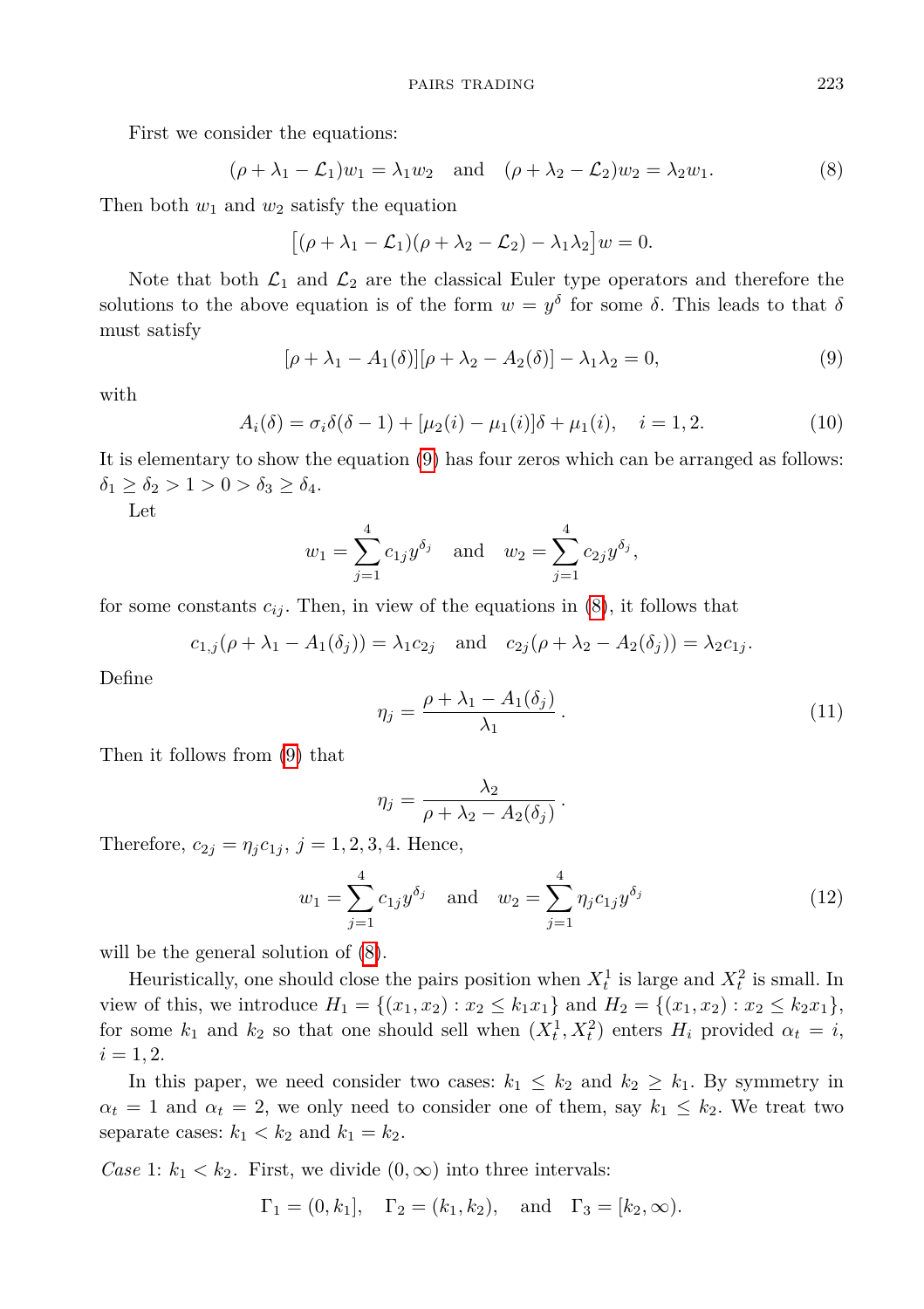Then, on each of these intervals, the HJB equations can be specified as follows:

$$
\begin{cases}\n\Gamma_1: & w_1(y) = \beta_s - \beta_b y; & w_2(y) = \beta_s - \beta_b y; \\
\Gamma_2: & (\rho + \lambda_1 - \mathcal{L}_1)w_1(y) = \lambda_1 w_2(y); & w_2(y) = \beta_s - \beta_b y; \\
\Gamma_3: & (\rho + \lambda_1 - \mathcal{L}_1)w_1(y) = \lambda_1 w_2(y); & (\rho + \lambda_2 - \mathcal{L}_2)w_2(y) = \lambda_2 w_1(y).\n\end{cases}
$$

We are to find solutions on each intervals. First, on  $\Gamma_3$ , recall the linear bounds for value functions given in [\(4\)](#page-2-2). Recall also that  $\delta_1 > 1$  and  $\delta_2 > 1$ . It follows that the coefficients in [\(12\)](#page-4-2) for  $y^{\delta_1}$  and  $y^{\delta_2}$  must be zero. Therefore,

$$
w_1 = C_1 y^{\delta_3} + C_2 y^{\delta_4}
$$
 and  $w_2 = \eta_3 C_1 y^{\delta_3} + \eta_4 C_2 y^{\delta_4}$ .

Next, to find solution on  $\Gamma_2$ , note that a particular solution for

$$
(\rho + \lambda_1 - \mathcal{L}_1)w_1(y) = \lambda_1 w_2(y) = \lambda_1(\beta_s - \beta_b y)
$$

can be given by  $w_1 = a_1 + a_2y$ , with

$$
a_1 = \frac{\lambda_1 \beta_s}{\rho + \lambda_1 - \mu_1(1)} \quad \text{and} \quad a_2 = -\frac{\lambda_1 \beta_b}{\rho + \lambda_1 - \mu_2(1)}.
$$
 (13)

To find a general solution of the above non-homogeneous equation, we only need to solve the homogeneous equation  $(\rho + \lambda_1 - \mathcal{L}_1)w_1 = 0$ . This is also of Euler type and its solution is of the form  $y^{\gamma}$ . Then  $\gamma$  must be the roots of the quadratic equation

$$
\sigma_1 \gamma(\gamma - 1) + [\mu_2(1) - \mu_1(1)]\gamma + \mu_1(1) - \rho - \lambda_1 = 0.
$$

They are given by

$$
\begin{cases}\n\gamma_1 = \frac{1}{2} + \frac{\mu_1(1) - \mu_2(1)}{2\sigma_1} + \sqrt{\left(\frac{1}{2} + \frac{\mu_1(1) - \mu_2(1)}{2\sigma_1}\right)^2 + \frac{\rho + \lambda_1 - \mu_1(1)}{\sigma_1}},\\ \n\gamma_2 = \frac{1}{2} + \frac{\mu_1(1) - \mu_2(1)}{2\sigma_1} - \sqrt{\left(\frac{1}{2} + \frac{\mu_1(1) - \mu_2(1)}{2\sigma_1}\right)^2 + \frac{\rho + \lambda_1 - \mu_1(1)}{\sigma_1}}.\n\end{cases} (14)
$$

The general solution for  $w_1$  on  $\Gamma_2$  is given by

$$
w_1 = C_3 y^{\gamma_1} + C_4 y^{\gamma_2} + \frac{\lambda_1 \beta_s}{\rho + \lambda_1 - \mu_1(1)} - \frac{\lambda_1 \beta_b}{\rho + \lambda_1 - \mu_2(1)} y,\tag{15}
$$

for some constants  $C_3$  and  $C_4$ .

*Smooth-fit conditions.* Smooth-fit conditions in connection with optimal stopping typically require the value functions to be continuously differentiable. Next we use such smooth-fit conditions to set up equations for parameters  $C_j$ ,  $j = 1, 2, 3, 4, k_1$  and  $k_2$ .

First, the continuous differentiability of  $w_1$  at  $k_1$  yields

<span id="page-5-0"></span>
$$
\beta_{s} - \beta_{b} k_{1} = C_{3} k_{1}^{\gamma_{1}} + C_{4} k_{1}^{\gamma_{2}} + a_{1} + a_{2} k_{1},
$$
  

$$
-\beta_{b} = C_{3} \gamma_{1} k_{1}^{\gamma_{1}-1} + C_{4} \gamma_{2} k_{1}^{\gamma_{2}-1} + a_{2}.
$$
 (16)

Similarly, we have the equation for  $w_2$  at  $k_2$ 

<span id="page-5-1"></span>
$$
\beta_{s} - \beta_{b} k_{2} = \eta_{3} C_{1} k_{2}^{\delta_{3}} + \eta_{4} C_{2} k_{2}^{\delta_{4}}, \n- \beta_{b} = \eta_{3} \delta_{3} C_{1} k_{2}^{\delta_{3} - 1} + \eta_{4} \delta_{4} C_{2} k_{2}^{\delta_{4} - 1}.
$$
\n(17)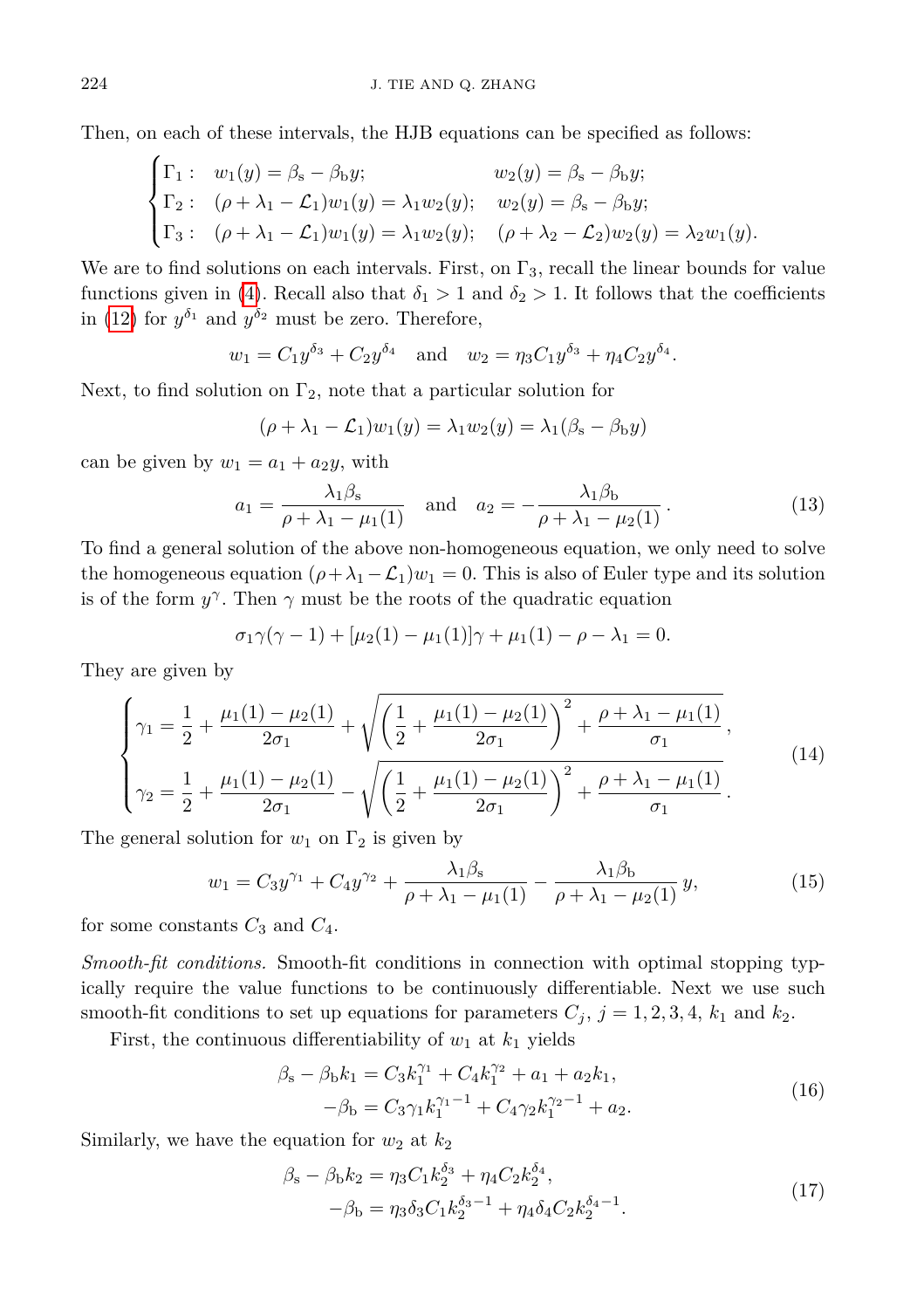Finally, the equations for  $w_1$  at  $k_2$  are given by

<span id="page-6-0"></span>
$$
C_3k_2^{\gamma_1} + C_4k_2^{\gamma_2} + a_1 + a_2k_2 = C_1k_2^{\delta_3} + C_2k_2^{\delta_4},
$$
  
\n
$$
C_3\gamma_1k_2^{\gamma_1-1} + C_4\gamma_2k_2^{\gamma_2-1} + a_2 = \delta_3C_1k_2^{\delta_3-1} + \delta_4C_2k_2^{\delta_4-1}.
$$
\n(18)

We solve equations [\(16\)](#page-5-0) and [\(17\)](#page-5-1) for  $C_j$ ,  $j = 1, 2, 3, 4$ , in terms of  $k_1$  and  $k_2$  and obtain

$$
\begin{cases}\nC_1 = \frac{-\delta_4 \beta_s + (\delta_4 - 1)\beta_b k_2}{\eta_3 (\delta_3 - \delta_4) k_2^{\delta_3}}, \\
C_2 = \frac{\delta_3 \beta_s + (1 - \delta_3)\beta_b k_2}{\eta_4 (\delta_3 - \delta_4) k_2^{\delta_4}}, \\
C_3 = \frac{\gamma_2 (\beta_s - a_1) + (1 - \gamma_2)(\beta_b + a_2) k_1}{(\gamma_2 - \gamma_1) k_1^{\gamma_1}}, \\
C_4 = \frac{-\gamma_1 (\beta_s - a_1) + (\gamma_1 - 1)(\beta_b + a_2) k_1}{(\gamma_2 - \gamma_1) k_1^{\gamma_2}}.\n\end{cases}
$$

Substituting these into [\(18\)](#page-6-0), we obtain two equations on  $k_1$  and  $k_2$ 

$$
\frac{\gamma_2(\beta_{\rm s}-a_1)+(1-\gamma_2)(\beta_{\rm b}+a_2)k_1}{(\gamma_2-\gamma_1)}\left(\frac{k_2}{k_1}\right)^{\gamma_1} \n+ \frac{-\gamma_1(\beta_{\rm s}-a_1)+(\gamma_1-1)(\beta_{\rm b}+a_2)k_1}{(\gamma_2-\gamma_1)}\left(\frac{k_2}{k_1}\right)^{\gamma_2}+a_1+a_2k_2 \n= \frac{-\delta_4\beta_{\rm s}+(\delta_4-1)\beta_{\rm b}k_2}{\eta_3(\delta_3-\delta_4)}+\frac{\delta_3\beta_{\rm s}+(1-\delta_3)\beta_{\rm b}k_2}{\eta_4(\delta_3-\delta_4)}
$$

and

$$
\frac{\gamma_2(\beta_{\rm s}-a_1)+(1-\gamma_2)(\beta_{\rm b}+a_2)k_1}{(\gamma_2-\gamma_1)}\gamma_1\left(\frac{k_2}{k_1}\right)^{\gamma_1} \n+ \frac{-\gamma_1(\beta_{\rm s}-a_1)+(\gamma_1-1)(\beta_{\rm b}+a_2)k_1}{(\gamma_2-\gamma_1)}\gamma_2\left(\frac{k_2}{k_1}\right)^{\gamma_2}+a_2k_2 \n= \frac{-\delta_4\beta_{\rm s}+(\delta_4-1)\beta_{\rm b}k_2}{\eta_3(\delta_3-\delta_4)}\delta_3+\frac{\delta_3\beta_{\rm s}+(1-\delta_3)\beta_{\rm b}k_2}{\eta_4(\delta_3-\delta_4)}\delta_4.
$$

We next simplify these equations and obtain

$$
[\gamma_2(\beta_{\rm s}-a_1) + (1-\gamma_2)(\beta_{\rm b}+a_2)k_1] \left(\frac{k_2}{k_1}\right)^{\gamma_1} + \gamma_2 a_1 + (\gamma_2-1)a_2k_2
$$
  
= 
$$
\frac{-\delta_4\beta_{\rm s} + (\delta_4-1)\beta_{\rm b}k_2}{\eta_3(\delta_3-\delta_4)}(\gamma_2-\delta_3) + \frac{\delta_3\beta_{\rm s} + (1-\delta_3)\beta_{\rm b}k_2}{\eta_4(\delta_3-\delta_4)}(\gamma_2-\delta_4)
$$

and

$$
[-\gamma_1(\beta_{s}-a_1) + (\gamma_1 - 1)(\beta_{b} + a_2)k_1] \left(\frac{k_2}{k_1}\right)^{\gamma_2} + (1 - \gamma_1)a_2k_2 - \gamma_1a_1
$$
  
= 
$$
\frac{-\delta_4\beta_{s} + (\delta_4 - 1)\beta_{b}k_2}{\eta_3(\delta_3 - \delta_4)}(\delta_3 - \gamma_1) + \frac{\delta_3\beta_{s} + (1 - \delta_3)\beta_{b}k_2}{\eta_4(\delta_3 - \delta_4)}(\delta_4 - \gamma_1).
$$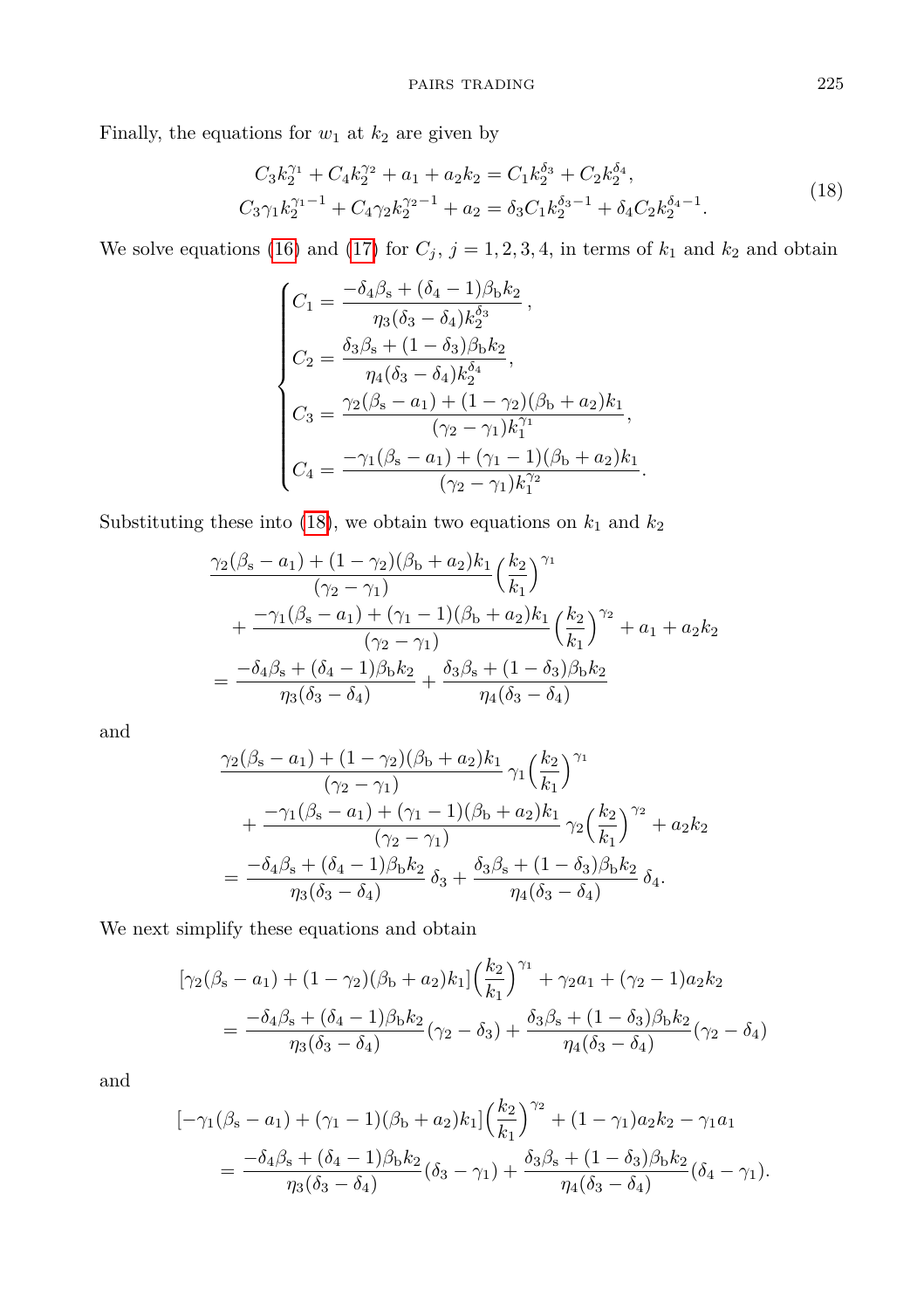To reduce the above equations into linear equations in  $k_1$  and  $k_2$ , we let  $r = k_2/k_1$ . Then, we have

$$
\begin{aligned}\n\left[\gamma_2(\beta_{\rm s}-a_1) + (1-\gamma_2)(\beta_{\rm b}+a_2)k_1\right]r^{\gamma_1} &= \left[\frac{-\delta_4\beta_{\rm s}(\gamma_2-\delta_3)}{\eta_3(\delta_3-\delta_4)} + \frac{\delta_3\beta_{\rm s}(\gamma_2-\delta_4)}{\eta_4(\delta_3-\delta_4)} - \gamma_2a_1\right] \\
&+ \left[\frac{(\delta_4-1)(\gamma_2-\delta_3)\beta_{\rm b}}{\eta_3(\delta_3-\delta_4)} + \frac{(1-\delta_3)\beta_{\rm b}(\gamma_2-\delta_4)}{\eta_4(\delta_3-\delta_4)} - (\gamma_2-1)a_2\right]k_2\n\end{aligned}
$$

and

$$
\begin{aligned}\n&\left[-\gamma_1(\beta_{\rm s}-a_1)+(\gamma_1-1)(\beta_{\rm b}+a_2)k_1\right]r^{\gamma_2} = \left[\frac{-\delta_4\beta_{\rm s}(\delta_3-\gamma_1)}{\eta_3(\delta_3-\delta_4)}+\frac{\delta_3\beta_{\rm s}(\delta_4-\gamma_1)}{\eta_4(\delta_3-\delta_4)}+\gamma_1a_1\right] \\
&+\left[\frac{(\delta_4-1)(\delta_3-\gamma_1)\beta_{\rm b}}{\eta_3(\delta_3-\delta_4)}+\frac{(1-\delta_3)\beta_{\rm b}(\delta_4-\gamma_1)}{\eta_4(\delta_3-\delta_4)}-(1-\gamma_1)a_2\right]k_2.\n\end{aligned}
$$

To simplify notation, let

$$
\begin{cases}\nA_1 = \frac{-\delta_4 \beta_s (\gamma_2 - \delta_3)}{\eta_3 (\delta_3 - \delta_4)} + \frac{\delta_3 \beta_s (\gamma_2 - \delta_4)}{\eta_4 (\delta_3 - \delta_4)} - \gamma_2 a_1, \\
A_2 = \frac{-\delta_4 \beta_s (\delta_3 - \gamma_1)}{\eta_3 (\delta_3 - \delta_4)} + \frac{\delta_3 \beta_s (\delta_4 - \gamma_1)}{\eta_4 (\delta_3 - \delta_4)} + \gamma_1 a_1, \\
B_1 = \frac{(\delta_4 - 1)(\gamma_2 - \delta_3)\beta_b}{\eta_3 (\delta_3 - \delta_4)} + \frac{(1 - \delta_3)\beta_b (\gamma_2 - \delta_4)}{\eta_4 (\delta_3 - \delta_4)} - (\gamma_2 - 1)a_2, \\
B_2 = \frac{(\delta_4 - 1)(\delta_3 - \gamma_1)\beta_b}{\eta_3 (\delta_3 - \delta_4)} + \frac{(1 - \delta_3)\beta_b (\delta_4 - \gamma_1)}{\eta_4 (\delta_3 - \delta_4)} - (1 - \gamma_1)a_2.\n\end{cases}
$$

Then, we have

$$
\begin{cases} (\gamma_2(\beta_s - a_1) + (1 - \gamma_2)(\beta_b + a_2)k_1)r^{\gamma_1} = A_1 + B_1k_2, \\ (-\gamma_1(\beta_s - a_1) + (\gamma_1 - 1)(\beta_b + a_2)k_1)r^{\gamma_2} = A_2 + B_2k_2. \end{cases}
$$

Eliminate  $k_1$  to obtain the equation in  $r$ :

$$
\frac{A_1 - \gamma_2(\beta_s - a_1)r^{\gamma_1}}{(1 - \gamma_2)(\beta_b + a_2)r^{\gamma_1} - B_1r} = \frac{A_2 + \gamma_1(\beta_s - a_1)r^{\gamma_2}}{(\gamma_1 - 1)(\beta_b + a_2)r^{\gamma_2} - B_2r}.
$$

<span id="page-7-0"></span>Let

<span id="page-7-1"></span>
$$
f(r) = \frac{A_1 - \gamma_2(\beta_s - a_1)r^{\gamma_1}}{(1 - \gamma_2)(\beta_b + a_2)r^{\gamma_1} - B_1r} - \frac{A_2 + \gamma_1(\beta_s - a_1)r^{\gamma_2}}{(\gamma_1 - 1)(\beta_b + a_2)r^{\gamma_2} - B_2r}.
$$
 (19)

We assume

(A2)  $f(r)$  has a zero  $r_0 > 1$ .

Use this  $r_0$  and recall that  $k_2 = r_0 k_1$  to obtain

$$
\begin{cases}\nk_1 = \frac{A_1 - \gamma_2(\beta_s - a_1)r_0^{\gamma_1}}{(1 - \gamma_2)(\beta_b + a_2)r_0^{\gamma_1} - B_1r_0} = \frac{A_2 + \gamma_1(\beta_s - a_1)r_0^{\gamma_2}}{(\gamma_1 - 1)(\beta_b + a_2)r_0^{\gamma_2} - B_2r_0},\\ \nk_2 = r_0k_1 = \frac{A_1r_0 - \gamma_2(\beta_s - a_1)r_0^{\gamma_1 + 1}}{(1 - \gamma_2)(\beta_b + a_2)r_0^{\gamma_1} - B_1r_0} = \frac{A_2r_0 + \gamma_1(\beta_s - a_1)r_0^{\gamma_2 + 1}}{(\gamma_1 - 1)(\beta_b + a_2)r_0^{\gamma_2} - B_2r_0}.\n\end{cases} (20)
$$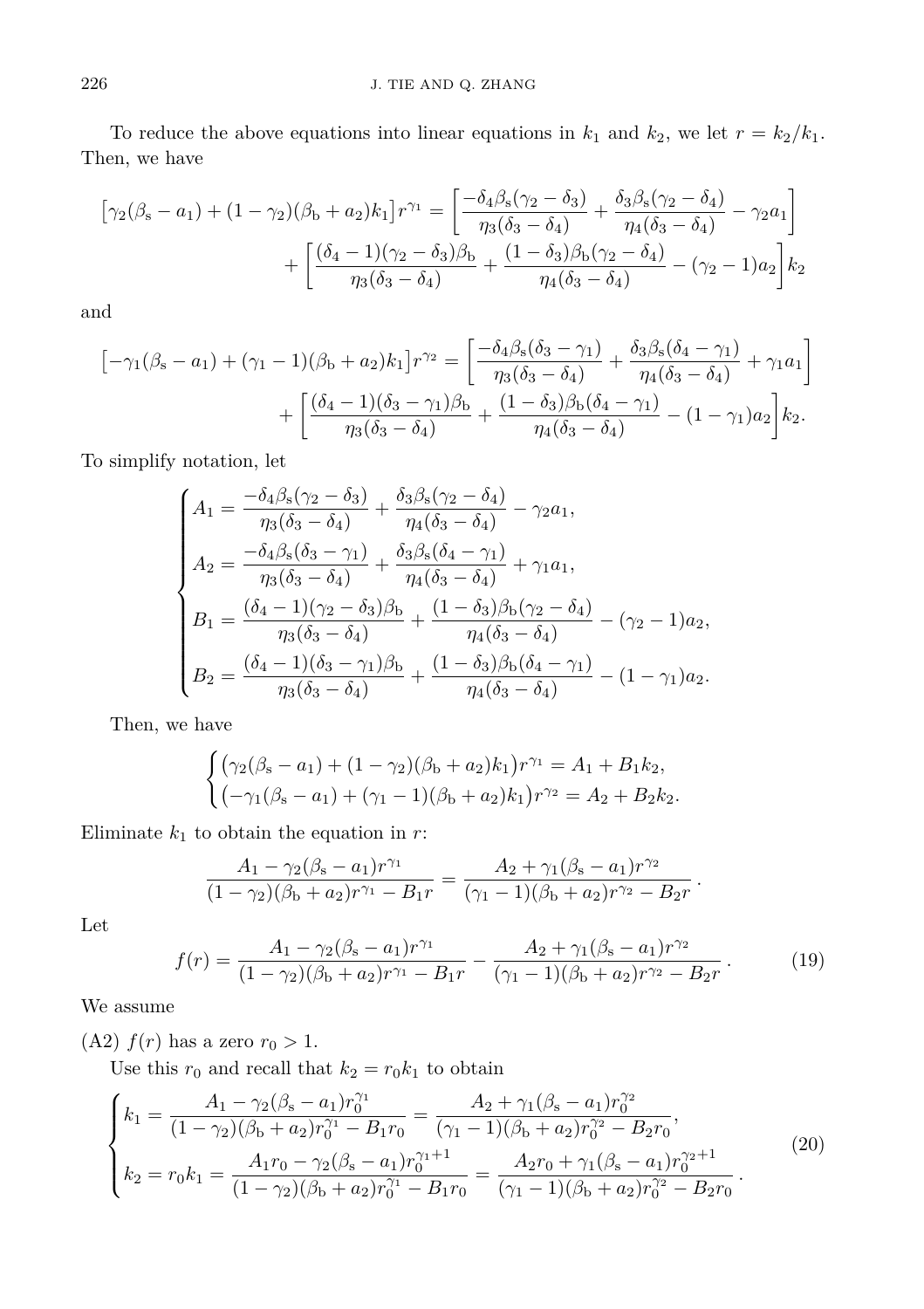Using these  $k_1$  and  $k_2$ , we can express  $C_1$ ,  $C_2$ ,  $C_3$ , and  $C_4$ . Therefore, the solutions *w*<sup>1</sup> and *w*<sup>2</sup> are given by

<span id="page-8-0"></span>
$$
w_1(y) = \begin{cases} \beta_s - \beta_b y & \text{for } y \in \Gamma_1, \\ C_3 y^{\gamma_1} + C_4 y^{\gamma_2} + a_1 + a_2 y & \text{for } y \in \Gamma_2, \\ C_1 y^{\delta_3} + C_2 y^{\delta_4} & \text{for } y \in \Gamma_3; \end{cases}
$$
  

$$
w_2(y) = \begin{cases} \beta_s - \beta_b y & \text{for } y \in \Gamma_1 \cup \Gamma_2, \\ C_1 \eta_3 y^{\delta_3} + C_2 \eta_4 y^{\delta_4} & \text{for } y \in \Gamma_3. \end{cases}
$$

Note that the variational inequalities in the HJB equations need to hold. In particular, we need the HJB inequalities to hold:

$$
\Gamma_1: \quad (\rho + \lambda_1 - \mathcal{L}_1)w_1(y) - \lambda_1 w_2(y) \ge 0, \quad (\rho + \lambda_2 - \mathcal{L}_2)w_2(y) - \lambda_2 w_1(y) \ge 0; \n\Gamma_2: \quad w_1 \ge \beta_s - \beta_b y, \quad (\rho + \lambda_2 - \mathcal{L}_2)w_2(y) - \lambda_2 w_1(y) \ge 0; \quad (21) \n\Gamma_3: \quad w_1 \ge \beta_s - \beta_b y, \quad w_2 \ge \beta_s - \beta_b y.
$$

Next, we simplify these inequalities and establish equivalent conditions.

First, consider the inequalities on  $\Gamma_1$ . Recall that on this interval, both  $w_1$  and  $w_2$ equal  $\beta_{\rm b} - \beta_{\rm b} y$ . Simple calculation yields that

$$
(\rho + \lambda_1 - \mathcal{L}_1)(\beta_s - \beta_b y) = (\rho + \lambda_1 - \mu_1(1))\beta_s - (\rho + \lambda_1 - \mu_2(1))\beta_b y.
$$

So,  $(\rho + \lambda_1 - \mathcal{L}_1)w_1(y) - \lambda_1w_2(y) \ge 0$  leads to  $(\rho - \mu_1(1))\beta_s - (\rho - \mu_2(1))\beta_b y \ge 0$ . This is equivalent to

$$
k_1 \leq \frac{(\rho - \mu_1(1))\beta_s}{(\rho - \mu_2(1))\beta_b}
$$

Similarly, if  $w_2 = \beta_s - \beta_b y$ , then

$$
(\rho + \lambda_2 - \mathcal{L}_2)w_2(y) = (\rho + \lambda_2 - \mu_1(2))\beta_s - (\rho + \lambda_2 - \mu_2(2))\beta_b y.
$$

Therefore,  $(\rho + \lambda_2 - \mathcal{L}_2)w_2(y) - \lambda_2w_1(y) \geq 0$  on  $\Gamma_1$  is equivalent to

<span id="page-8-3"></span><span id="page-8-2"></span><span id="page-8-1"></span>
$$
k_1 \leq \frac{(\rho - \mu_1(2))\beta_{\rm s}}{(\rho - \mu_2(2))\beta_{\rm b}}.
$$

The inequalities on  $\Gamma_1$  are equivalent to

$$
k_1 \le \min\left\{\frac{(\rho - \mu_1(1))\beta_s}{(\rho - \mu_2(1))\beta_b}, \frac{(\rho - \mu_1(2))\beta_s}{(\rho - \mu_2(2))\beta_b}\right\}.
$$
 (22)

*.*

Similarly, the second inequality in [\(21\)](#page-8-0) on  $\Gamma_2$  is equivalent to

$$
w_1(y) \le \beta_s - \beta_b y + \frac{1}{\lambda_2} \left[ (\rho - \mu_1(2)) \beta_s - (\rho - \mu_2(2)) \beta_b y \right].
$$
 (23)

To see an equivalent condition for the first inequality on  $\Gamma_2$ , let  $\phi(y) = w_1(y) - \beta_s + \beta_b y$ . Then  $\phi(k_1) = 0$ ,  $\phi'(k_1) = 0$ . Note that  $\phi''(y)$  can have at most one zero on  $\Gamma_2$ . This implies  $\phi(y) \geq 0$  on  $\Gamma_2$  is equivalent to  $\phi''(k_1) \geq 0$  and  $\phi(k_2) \geq 0$ . Namely,

$$
\begin{cases}\n\phi''(k_1) = C_3 \gamma_1 (\gamma_1 - 1) k_1^{\gamma_1 - 2} + C_4 \gamma_2 (\gamma_2 - 1) k_1^{\gamma_2 - 2} \ge 0 \text{ and} \\
\phi(k_2) = C_3 k_2^{\gamma_1} + C_4 k_2^{\gamma_2} + a_1 + a_2 k_2 - \beta_s + \beta_b y \ge 0.\n\end{cases}
$$
\n(24)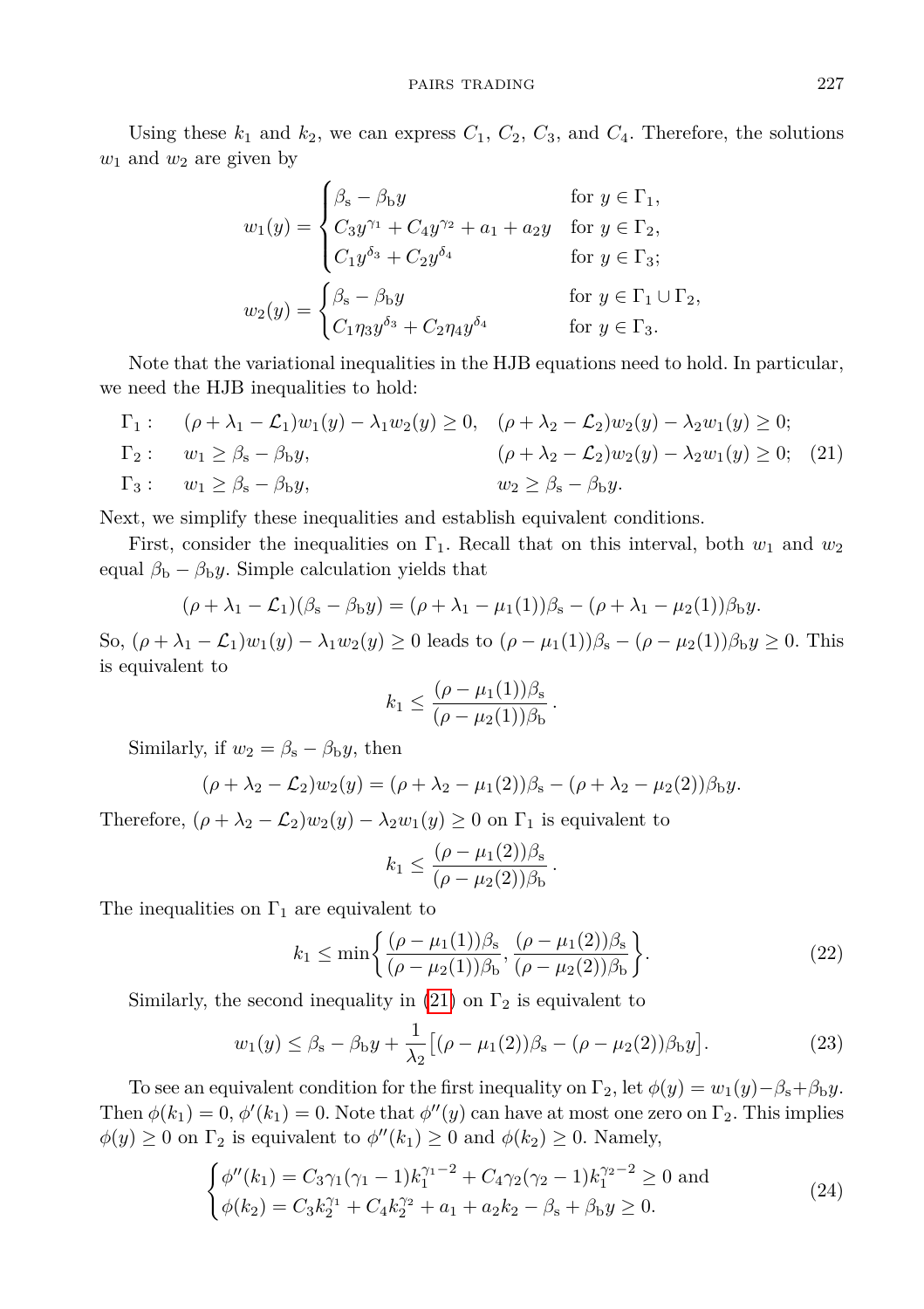Finally, to see an equivalent condition of the second inequality in [\(21\)](#page-8-0) on  $\Gamma_3$ , let  $\psi(y) = w_2(y) - \beta_s + \beta_b y$ . Then,  $\psi(k_2) = 0$ ,  $\psi'(k_2) = 0$ ,  $\psi(\infty) = \infty$ , and  $\psi'(\infty) > 0$ . Note also that  $\psi(y)$  can have at most one zero on  $\Gamma_3$ . It follows that  $\psi(y) \geq 0$  on  $\Gamma_3$  is equivalent to  $\psi''(k_2) \geq 0$ . So, the second inequality on  $\Gamma_3$  in [\(21\)](#page-8-0) is equivalent to

$$
\psi''(k_2) = C_1 \eta_3 \delta_3 (\delta_3 - 1) k_2^{\delta_3 - 2} + C_2 \eta_4 \delta_4 (\delta_4 - 1) k_2^{\delta_4 - 2} \ge 0.
$$
 (25)

The other inequality on  $\Gamma_3$  is  $w_1(y) \geq \beta_s - \beta_b y$ . Hence,

<span id="page-9-1"></span><span id="page-9-0"></span>
$$
C_1 y^{\delta_3} + C_2 y^{\delta_4} \ge \beta_s - \beta_b y. \tag{26}
$$

We assume these equivalent inequalities.

 $(A3)$  The inequalities in  $(22), (23), (24), (25),$  $(22), (23), (24), (25),$  $(22), (23), (24), (25),$  $(22), (23), (24), (25),$  $(22), (23), (24), (25),$  $(22), (23), (24), (25),$  $(22), (23), (24), (25),$  $(22), (23), (24), (25),$  and  $(26)$  hold.

**Case** 2:  $k_1 = k_2$ . In this case, let  $k_0 = k_1 = k_2$ . We have  $w_1 = w_2 = \beta_s - \beta_b y$  on  $(0, k_0]$ and

$$
w_1 = C_1 y^{\delta_3} + C_2 y^{\delta_4}
$$
 and  $w_2 = C_1 \eta_3 y^{\delta_3} + C_2 \eta_4 y^{\delta_4}$ 

on  $[k_0, \infty)$ . Then, smooth-fit conditions imply at  $k_0$ 

$$
\beta_{s} - \beta_{b}k_{0} = C_{1}k_{0}^{\delta_{3}} + C_{2}k_{0}^{\delta_{4}},
$$
  
\n
$$
-\beta_{b} = \delta_{3}C_{1}k_{0}^{\delta_{3}-1} + \delta_{4}C_{2}k_{0}^{\delta_{4}-1},
$$
  
\n
$$
\beta_{s} - \beta_{b}k_{0} = \eta_{3}C_{1}k_{0}^{\delta_{3}} + \eta_{4}C_{2}k_{0}^{\delta_{4}},
$$
  
\n
$$
-\beta_{b} = \eta_{3}\delta_{3}C_{1}k_{0}^{\delta_{3}-1} + \eta_{4}\delta_{4}C_{2}k_{0}^{\delta_{4}-1}.
$$

This implies  $C_1 = C_1 \eta_3$  and  $C_2 = C_2 \eta_4$ . Hence  $w_1(y) = w_2(y) = w(y)$ . Then  $w(y)$ satisfies

$$
(\rho + \lambda_1 - \mathcal{L}_1)w(y) = \lambda_1 w(y) \text{ and } (\rho + \lambda_2 - \mathcal{L}_2)w(y) = \lambda_2 w(y)
$$

for  $y > k_0$ . This yields  $(\rho - \mathcal{L}_1)w(y) = 0$  and  $(\rho - \mathcal{L}_2)w(y) = 0$ . Since both  $\rho - \mathcal{L}_1$  and  $\rho - \mathcal{L}_2$  are of Euler type, we have  $w(y) = C_1 y^{\gamma_0}$  with  $\gamma_0$  satisfying the two quadratic equations:

<span id="page-9-2"></span>
$$
\sigma_1 \gamma_0 (\gamma_0 - 1) + [\mu_2(1) - \mu_1(1)] \gamma_0 + \mu_1(1) - \rho = 0
$$
  

$$
\sigma_2 \gamma_0 (\gamma_0 - 1) + [\mu_2(2) - \mu_1(2)] \gamma_0 + \mu_1(2) - \rho = 0
$$

and taking the value:

$$
\gamma_0 = \frac{1}{2} + \frac{\mu_1(1) - \mu_2(1)}{2\sigma_1} - \sqrt{\left(\frac{1}{2} + \frac{\mu_1(1) - \mu_2(1)}{2\sigma_1}\right)^2 + \frac{\rho - \mu_1(1)}{\sigma_1}}
$$
  
= 
$$
\frac{1}{2} + \frac{\mu_1(2) - \mu_2(2)}{2\sigma_2} - \sqrt{\left(\frac{1}{2} + \frac{\mu_1(2) - \mu_2(2)}{2\sigma_2}\right)^2 + \frac{\rho - \mu_1(2)}{\sigma_2}}.
$$
(27)

The second equality is the necessary and sufficient condition for  $k_1 = k_2$ . Now the smooth fitting conditions yield

<span id="page-9-3"></span>
$$
\beta_{\rm s} - \beta_{\rm b} k_0 = C_1 k_0^{\gamma_0}
$$
 and  $-\beta_{\rm b} k_0 = C_1 \gamma_0 k_0^{\gamma_0}$ .

We can solve this system and obtain

$$
k_0 = \frac{-\gamma_0 \beta_s}{(1 - \gamma_0)\beta_b}, \quad C_1 = \frac{-k_0 \beta_b}{\gamma_0 k_0^{\gamma_0}} = \frac{(-\gamma_0)^{-\gamma_0}}{(1 - \gamma_0)^{1 - \gamma_0}} \cdot \frac{\beta_s^{1 - \gamma_0}}{\beta_b^{-\gamma_0}} = \frac{\beta_s^{1 - \gamma_0} \beta_b^{\gamma_0}}{(-\gamma_0)^{\gamma_0} (1 - \gamma_0)^{1 - \gamma_0}}. \tag{28}
$$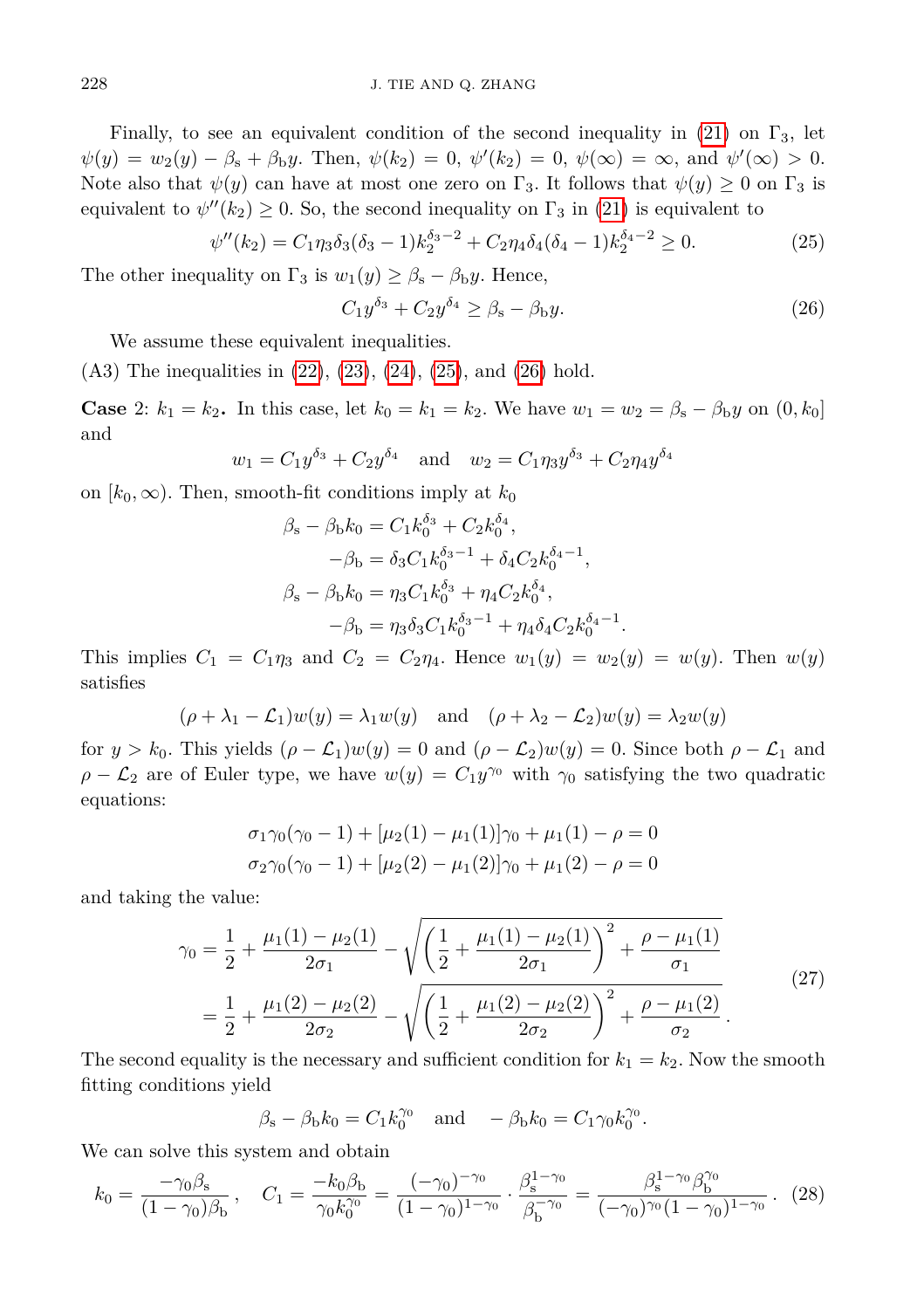Note that  $\gamma_0 < 0$ , which implies that both  $k_0$  and  $C_1$  are positive. Finally the solution to the HJB equations is given by

$$
w_1(y) = w_2(y) = w(y) = \begin{cases} \beta_s - \beta_b y & \text{for } y \in (0, k_0], \\ C_1 y^{\gamma_0} & \text{for } y \in (k_0, \infty). \end{cases}
$$

Next we prove that the variational inequalities hold in this case. We need to show

<span id="page-10-0"></span>
$$
(\rho - \mathcal{L}_1)w(y) \ge 0 \text{ and } (\rho - \mathcal{L}_2)w(y) \ge 0 \quad \text{on } (0, k_0],
$$
  

$$
w(y) \ge \beta_s - \beta_b y \qquad \text{on } (k_0, \infty).
$$
 (29)

We first prove the second inequality. Let  $\phi_0(y) = w(y) - \beta_s + \beta_b y = C_1 y^{\gamma_0} - \beta_s + \beta_b y$ . Then,  $\phi_0(k_0) = 0$ ,  $\phi_0'(k_0) = 0$ , and  $\phi_0''(y) > 0$ . It follows that  $\phi_0(y)$  is increasing on  $(k_0, \infty)$ . Therefore,  $\phi_0(y) \geq 0$  on this interval.

To show the first inequality in [\(29\)](#page-10-0), note that on  $(0, k_0]$ , for  $i = 1, 2$ ,

$$
(\rho - \mathcal{L}_i)w(y) = (\rho - \mathcal{L}_i)(\beta_s - \beta_b y) = (\rho - \mu_1(i))\beta_s - (\rho - \mu_2(i))\beta_b y.
$$

Therefore,

$$
(\rho - \mathcal{L}_i)w(y) \ge 0 \text{ on } (0, k_0] \Longleftrightarrow k_0 \le \frac{(\rho - \mu_1(i))\beta_s}{(\rho - \mu_2(i))\beta_b}.
$$

We have

$$
k_0 \leq \frac{(\rho - \mu_1(i))\beta_s}{(\rho - \mu_2(i))\beta_b} \Longleftrightarrow \frac{-\gamma_0}{1 - \gamma_0} \leq \frac{\rho - \mu_1(i)}{\rho - \mu_2(i)} \Longleftrightarrow \gamma_0(\mu_2(i) - \mu_1(i)) \leq \rho - \mu_1(i).
$$

If  $\mu_2(i) \geq \mu_1(i)$ , then using [\(27\)](#page-9-2), we have  $\gamma_0 \leq 1/2$ . It follows that

$$
(\mu_2(i) - \mu_1(i))\gamma_0 \le \frac{\mu_2(i) - \mu_1(i)}{2} \le \rho - \mu_1(i)
$$

because of assumption (A1). So  $(\rho - \mathcal{L}_i)w(y) \geq 0$  on  $(0, k_0]$  in this case.

If  $\mu_2(i) < \mu_1(i)$ , then we have

$$
\gamma_0(\mu_2(i) - \mu_1(i)) \le \rho - \mu_1(i)
$$
\n
$$
\iff (\mu_2(i) - \mu_1(i)) \sqrt{\left(\frac{1}{2} + \frac{\mu_1(i) - \mu_2(i)}{2\sigma_i}\right)^2 + \frac{\rho - \mu_1(i)}{\sigma_i}}
$$
\n
$$
\le \rho - \mu_1(i) + \frac{\mu_1(i) - \mu_2(i)}{2} + \frac{(\mu_1(i) - \mu_2(i))^2}{2\sigma_i}
$$
\n
$$
\iff \sqrt{\left(\frac{1}{2} + \frac{\mu_1(i) - \mu_2(i)}{2\sigma_i}\right)^2 + \frac{\rho - \mu_1(i)}{\sigma_i}} \le \frac{2\rho - \mu_1(i) - \mu_2(i)}{2(\mu_1(i) - \mu_2(i))} + \frac{\mu_1(i) - \mu_2(i)}{2\sigma_i}
$$
\n
$$
\iff \left(\frac{1}{2} + \frac{\mu_1(i) - \mu_2(i)}{2\sigma_i}\right)^2 + \frac{\rho - \mu_1(i)}{\sigma_i} \le \left(\frac{2\rho - \mu_1(i) - \mu_2(i)}{2(\mu_1(i) - \mu_2(i))} + \frac{\mu_1(i) - \mu_2(i)}{2\sigma_i}\right)^2
$$
\n
$$
\iff \frac{\mu_1(i) - \mu_2(i)}{2\sigma_i} + \frac{1}{4} + \frac{\rho - \mu_1(i)}{\sigma_i} \le \left(\frac{2\rho - \mu_1(i) - \mu_2(i)}{2(\mu_1(i) - \mu_2(i))}\right)^2 + \frac{2\rho - \mu_1(i) - \mu_2(i)}{2\sigma_i}
$$
\n
$$
\iff \frac{1}{4} \le \left(\frac{2\rho - \mu_1(i) - \mu_2(i)}{2(\mu_1(i) - \mu_2(i))}\right)^2 \iff \frac{1}{2} \le \frac{2\rho - \mu_1(i) - \mu_2(i)}{2(\mu_1(i) - \mu_2(i))} \iff \rho \ge \mu_1(i),
$$

which holds due to  $(A1)$ . Therefore, the inequalities in  $(29)$  hold.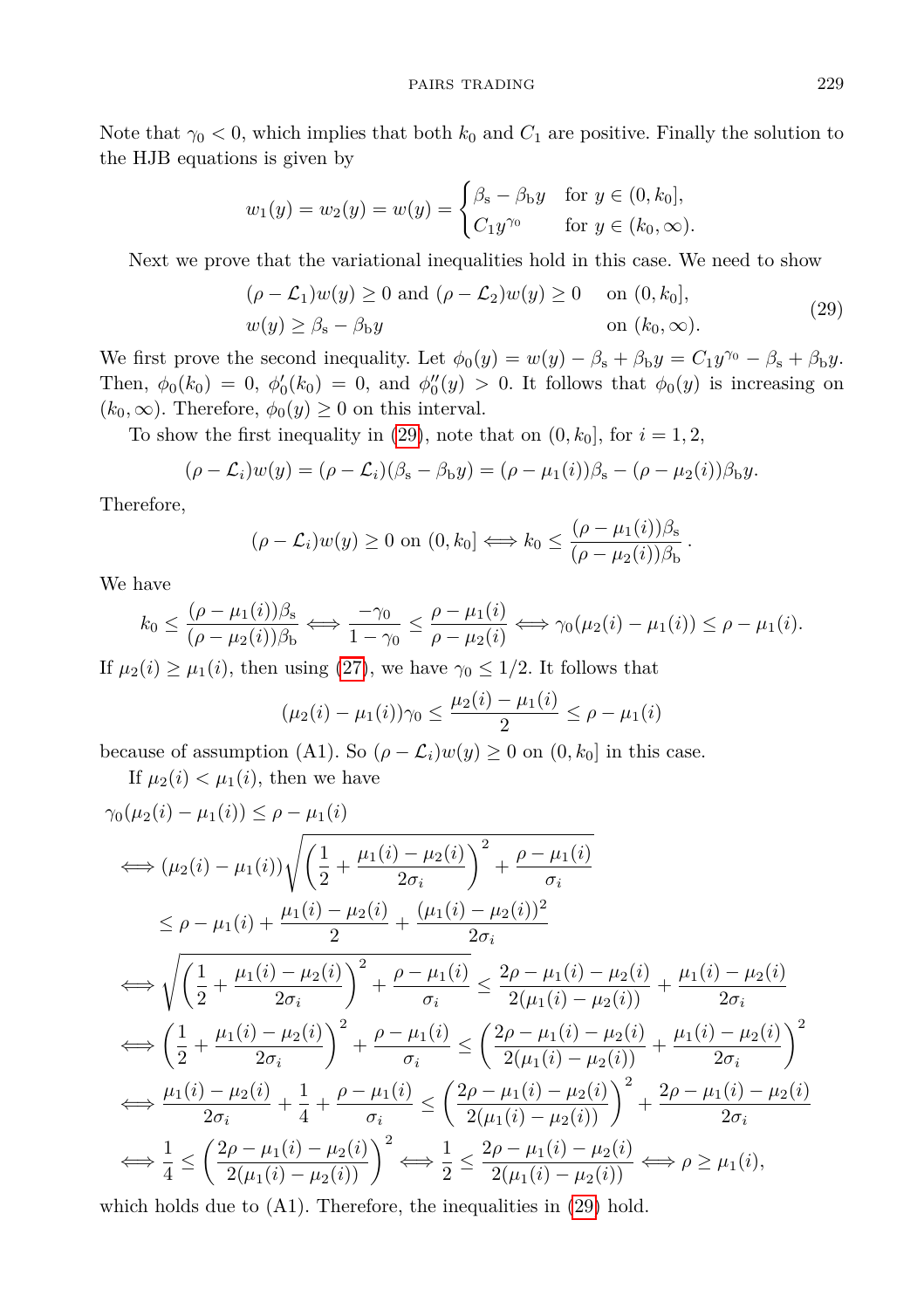*A verification theorem.* We provide a verification theorem for both Cases 1 and 2.

Theorem 3.1. *In Case* 1*, assume* (A1)*,* (A2)*, and* (A3)*. In Case* 2*, assume* (A1)*. Then,*  $v(x_1, x_2, \alpha) = x_1 w_\alpha(x_2/x_1) = V(x_1, x_2, \alpha), \ \alpha = 1, 2.$  Let  $D = \{(x_1, x_2, 1) : x_2 > k_1 x_1\} \cup$  $\{(x_1, x_2, 2) : x_2 > k_2 x_1\}$ *. Let*  $\tau^* = \inf\{t : (X_t^1, X_t^2, \alpha_t) \notin D\}$ *. Then*  $\tau^*$  *is optimal.* 

*Proof.* The proof is similar to that of [\[GZ,](#page-13-3) Theorem 2]. We only sketch the main steps for the sake of completeness. First, for any stopping time  $\tau$ , following Dynkin's formula, we have

$$
v(x_1, x_2, \alpha) \ge E e^{-\rho \tau} v(X_{\tau}^1, X_{\tau}^2, \alpha_{\tau}) \ge E e^{-\rho \tau} (\beta_{s} X_{\tau}^1 - \beta_{b} X_{\tau}^2) = J(x_1, x_2, \alpha, \tau).
$$

So,  $v(x_1, x_2, \alpha) \ge V(x_1, x_2, \alpha)$ . The equality holds when  $\tau = \tau^*$ . Hence,  $v(x_1, x_2, \alpha)$  $J(x_1, x_2, \alpha, \tau^*) = V(x_1, x_2, \alpha).$ 

**4. Numerical examples.** In this section, we give three examples, one for each case:  $k_1 < k_2, k_1 = k_2, \text{ or } k_1 > k_2.$ 

<span id="page-11-2"></span>EXAMPLE 4.1  $(k_1 < k_2)$ . In this example, we take

$$
\mu_1(1) = 0.20,
$$
  $\mu_2(1) = 0.25,$   $\mu_1(2) = -0.30,$   $\mu_2(2) = -0.35,$   
\n $\sigma_{11}(1) = 0.30,$   $\sigma_{12}(1) = 0.10,$   $\sigma_{21}(1) = 0.10,$   $\sigma_{22}(1) = 0.35,$   
\n $\sigma_{11}(2) = 0.40,$   $\sigma_{12}(2) = 0.20,$   $\sigma_{21}(2) = 0.20,$   $\sigma_{22}(2) = 0.45,$   
\n $\lambda_1 = 6.0,$   $\lambda_2 = 10.0,$   $K = 0.001,$   $\rho = 0.50.$ 

Then, we use the function  $f(r)$  in [\(19\)](#page-7-0) and find the unique zero  $r_0 = 1.020254 > 1$ . Using this  $r_0$  and [\(20\)](#page-7-1), we obtain  $k_1 = 0.723270$  and  $k_2 = 0.737920$ . Then, we calculate and get  $C_1 = 0.11442$ ,  $C_2 = -0.00001$ ,  $C_3 = 0.29121$ ,  $C_4 = 0.00029$ ,  $\eta_3 = 0.985919$ , and  $\eta_4 = -1.541271$ . With these numbers, we verify all variational inequalities required in (A3). The graphs of the value functions are given in Figure [1.](#page-11-0)

<span id="page-11-0"></span>

Fig. 1. Value functions  $V(x_1, x_2, 1)$  and  $V(x_1, x_2, 2)$ 

EXAMPLE 4.2  $(k_1 = k_2)$ . In this example, we take

 $\mu_1(1) = \mu_1(2) = 0.20, \quad \mu_2(1) = \mu_2(2) = 0.25,$  $\sigma_{11}(1) = \sigma_{11}(2) = 0.30, \quad \sigma_{12}(1) = \sigma_{12}(2) = 0.10,$  $\sigma_{21}(1) = \sigma_{21}(2) = 0.10, \quad \sigma_{22}(1) = \sigma_{22}(2) = 0.35,$  $\lambda_1 = 6.0, \ \lambda_2 = 10.0, \quad K = 0.001, \ \rho = 0.50.$ 

<span id="page-11-1"></span>Clearly, the second equality in [\(27\)](#page-9-2) holds, which leads to  $k_1 = k_2 = k_0$ . Use [\(28\)](#page-9-3) to obtain  $k_0 = 0.705098$  and  $C_1 = 0.126431$ . This gives the corresponding value function. Its graph is given in Figure [2.](#page-11-1)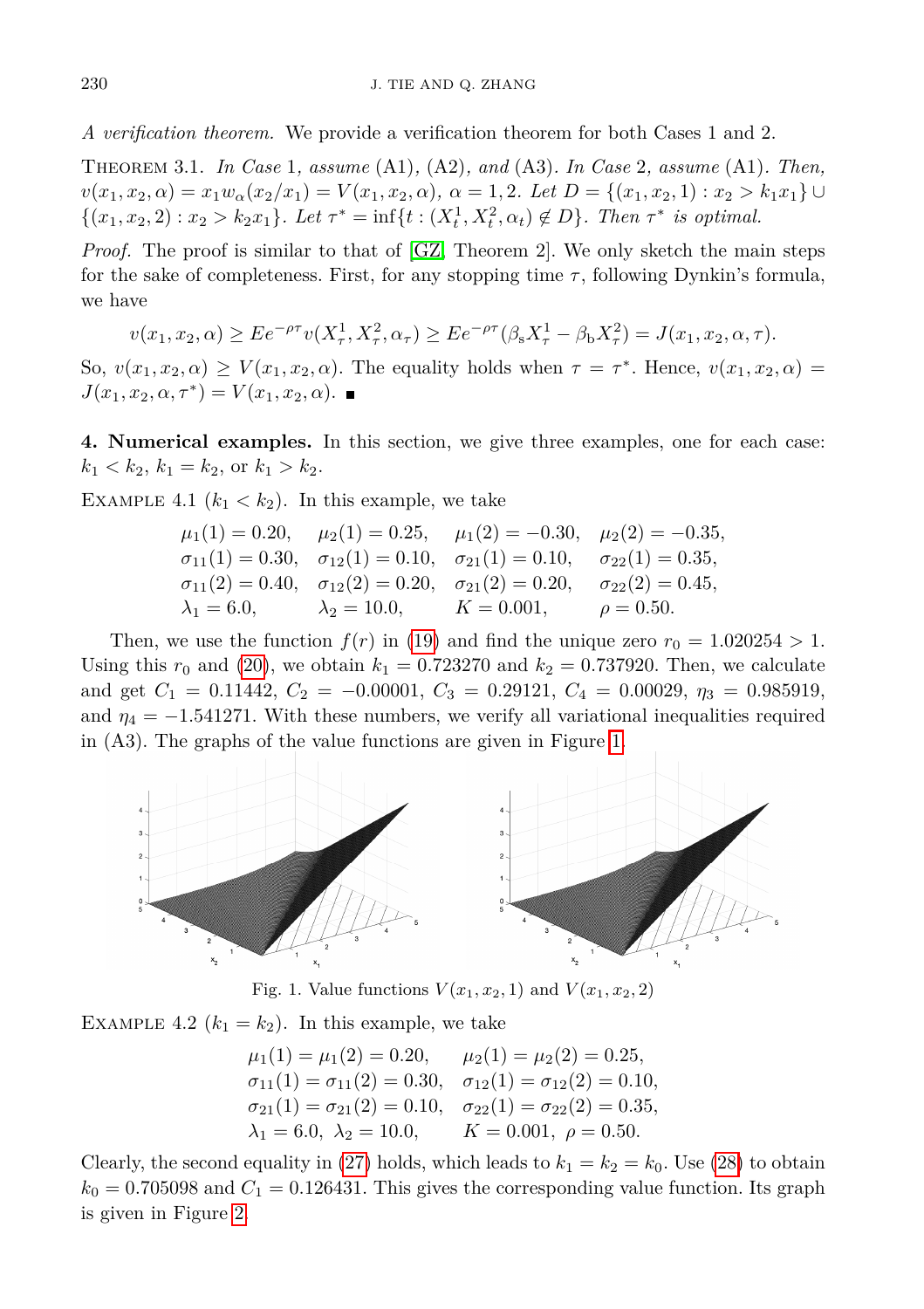

Fig. 2. Value function  $V(x_1, x_2) = V(x_1, x_2, 1) = V(x_1, x_2, 2)$ 

EXAMPLE 4.3  $(k_1 > k_2)$ . Finally, we take a different set of parameters from those used in Example [4.1:](#page-11-2)

$$
\mu_1(1) = -0.10,
$$
  $\mu_2(1) = 0.20,$   $\mu_1(2) = 0.25,$   $\mu_2(2) = -0.15,$   
\n $\sigma_{11}(1) = 0.35,$   $\sigma_{12}(1) = 0.15,$   $\sigma_{21}(1) = 0.15,$   $\sigma_{22}(1) = 0.30,$   
\n $\sigma_{11}(2) = 0.20,$   $\sigma_{12}(2) = 0.10,$   $\sigma_{21}(2) = 0.10,$   $\sigma_{22}(2) = 0.15,$   
\n $\lambda_1 = 6.0,$   $\lambda_2 = 10.0,$   $K = 0.001,$   $\rho = 0.50.$ 

In this example, if we apply the procedure used in Example [4.1](#page-11-2) for  $k_1$  and  $k_2$ , we notice some of the variational inequalities in (A3) will be violated. This means the condition  $k_1 < k_2$  does not apply. Based on the symmetry of the problem in  $\alpha = 1$  and  $\alpha = 2$ , we switch the set of parameters about  $\alpha = 1$  and  $\alpha = 2$  and obtain  $\tilde{k}_1 = 0.379300$  and  $\tilde{k}_2 = 0.824070$ . The 'new' value functions  $(\tilde{V}(x_1, x_2, 1), \tilde{V}(x_1, x_2, 2))$  can be obtained in a similar way. So are the verification of the variational inequalities in (A3). Then, we switch back to obtain  $k_1 = \tilde{k}_2 = 0.824070$  and  $k_2 = \tilde{k}_1 = 0.379300$ . The same for the value functions  $(V(x_1, x_2, 1) = \tilde{V}(x_1, x_2, 2)$  and  $V(x_1, x_2, 2) = \tilde{V}(x_1, x_2, 1)$ . Their graphs are given in Figure [3.](#page-12-0)

<span id="page-12-0"></span>

Fig. 3. Value functions  $V(x_1, x_2, 1)$  and  $V(x_1, x_2, 2)$ 

**5. Conclusions.** The main focus of this paper is on a pairs trade selling rule. It extends the results of McDonald and Siegel [\[MS\]](#page-13-0) and Hu and Øksendal [\[HO\]](#page-13-1) by incorporating models with regime switching. It would be interesting to extend the results to include the buying side of optimal timing. Besides, it would also be interesting to consider models in which the market mode  $\alpha_t$  is not directly observable. In this case, the Wonham filter can be used for calculation of the conditional probabilities of  $\alpha = 1$  given the stock prices up